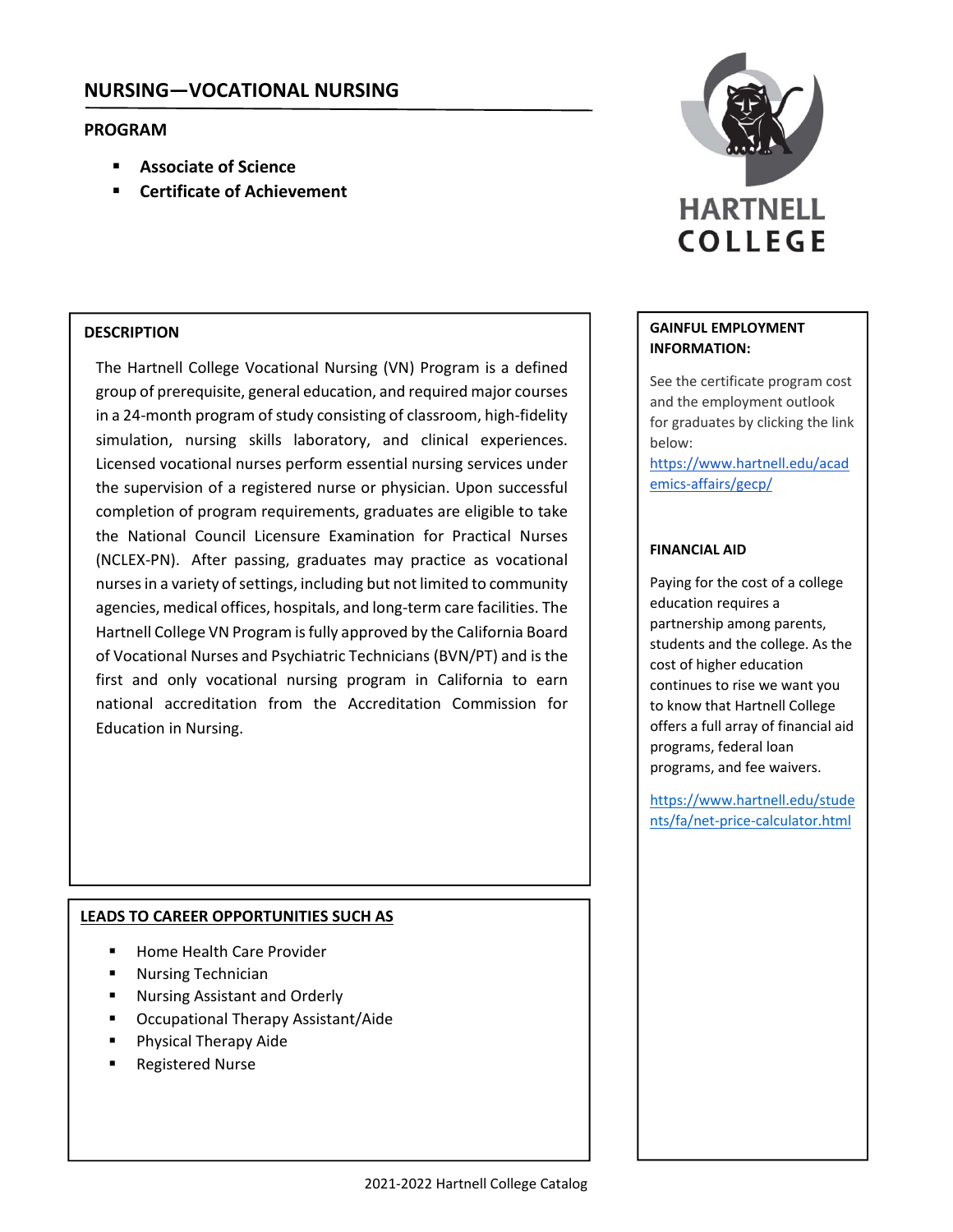### **ACCEPTANCE TO THE VOCATIONAL NURSING PROGRAM**

The VN Program requires application and screening procedures that are in addition to admission processes for Hartnell College. Because the VN program is impacted, completion of program prerequisites does not guarantee admission. Information can be obtained from the website (http://www.hartnell.edu/nah), the Nursing and Allied Health Office (831.770.6146) or the Hartnell College Nursing and Allied Health academic counselor (831.755.6820).

Application formsfor the VN Program and informational materials are available on the Hartnell College Nursing Program webpage (http://www.hartnell.edu/nah). On-line application forms are posted in the fall for spring admissions. Application forms and requested documents must be submitted by the deadline date. Students accepted into the VN program are required to attend a mandatory orientation. At the orientation, admission packets with forms for health, drug, and background checks are distributed. Once admitted, the student commitments to full‐time study for three semesters. Students are responsible for costs related to classroom and clinical learning materials, travel to clinical sites, clinical nursing skills supplies, and standardized assessments.

#### **Minimum Requirements for Admissions Eligibility:**

- 1. Hartnell College enrollment or a Hartnell College Application for Admission on file in the Office of Admissions and Records
- 2. Completion of English 1A, Math 121, Psychology 2, and Biology 11 courses.
- 3. Completion of high school or equivalent: official high school transcript or equivalent is required. (Board of Vocational Nursing /Psychiatric Technician, Rules and Regulations, Article 5 Section 2530)

Admission is based on a lottery of those candidates who have completed an application, submitted it prior to the deadline, and meet minimal requirements. Persons not selected are encouraged to reapply. Success in the Vocational Nursing Program is based on the application of theoretical knowledge, clinical skill proficiency, and professional comportment in the clinical setting. To progress and graduate from the vocational nursing program, students must achieve at least "C" or "P" grades in all nursing courses.

**FOR MORE INFORMATION, CONTACT:** Hartnell College Nursing and Allied Health: 831.770.6146 Hartnell College Counselor: 831.755.6820 Email: nursingandalliedhealth@hartnell.edu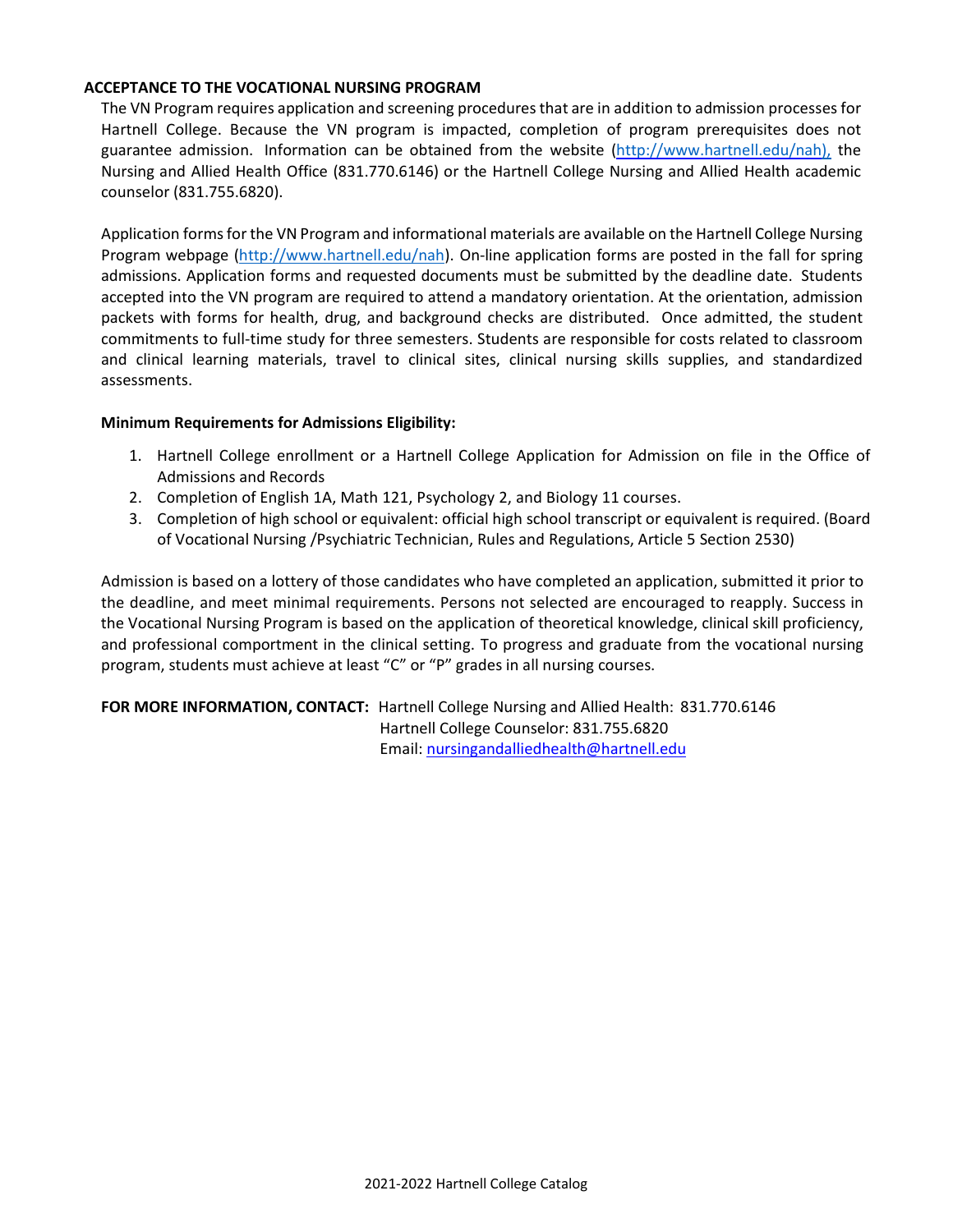### **ASSOCIATE OF SCIENCE**

**Program Outcomes**: Upon successful completion of this program a student will be able to

- articulate the role of the vocational nurse as a member of the health care team, committed to provide safe, quality care for diverse persons and their families.
- provide rationale for judgments used in the provision of safe, quality care and for decisions that promote the health of persons.
- promote the human dignity, integrity, self-determination, and personal growth of persons, oneself, and members of the health care team.
- achieve quality care through effective communication, mutual respect, and shared decision making with the health care team.
- question the basis for nursing actions, considering research, evidence, tradition and personal preferences.

### **Required General Education Courses: MUST BE COMPLETED PRIOR TO ACCEPTANCE INTO THE PROGRAM – 21‐24 units**

| ENG-1A - College Composition and Reading                            | 3.0   |
|---------------------------------------------------------------------|-------|
| <b>OR</b>                                                           |       |
| ENG-1AX – Intensive College Composition and Reading                 | 4.0   |
| MAT-126 - Quantitative Reasoning for Personal and Professional Life | 4.0   |
| or Higher                                                           |       |
| HES-120 $1 -$ AHS Basic Life Support for HCP                        | (0.5) |
| BIO-11 <sup>*</sup> – Intro to Human Anatomy & Physiology           | 4.0   |
| PSY-2* - General Psychology                                         | 3.0   |
| LIB-6 – Information Competency in the Social Science                | 1.0   |
| <b>OR</b>                                                           |       |
| Communication and Analytic Thinking Course _ (see page 68)          | 3.0   |
| Ethnic Group Course (see page 68)<br>3.0                            |       |
| (Recommended: ENG-1A with a Multicultural Perspective)              |       |
| Humanities Group Course (see page 68)<br>3.0                        |       |

\*Prerequisite and corequisite courses marked with an asterisk must be completed within five (5) years of entering the vocational nursing program per California Code of Regulations, Title 16: Professional Regulations, Division 25: Board of Vocational Nursing and Psychiatric Technicians of the State of California.

<sup>1</sup> Any AHA BLS for Health Care Professional course is acceptable. AHA BLS for HCPs card must be current throughout program. Not required to apply. Must be completed prior to NVN 119.

#### **1st SEMESTER – 16 units**

| NUTR-51* - Essential of Nutrition                       | 3.0   |
|---------------------------------------------------------|-------|
| OR                                                      |       |
| NUTR-1 – Nutrition                                      | (3.0) |
| NVN-70* - Growth & Development Across the Lifespan      | 3.0   |
| 0R                                                      |       |
| PSY-25 - Developmental Psychology: Lifespan             | (3.0) |
| NVN-110 – Foundations for Success for VN Students       | 1.0   |
| NVN-119 - Vocational Nursing Theory I: Fundamentals     | 4.0   |
| NVN-119.1 - Vocational Nursing Clinical I: Fundamentals | 4.0   |
| NVN-130A - Basic Pharmacology B                         | 1.0   |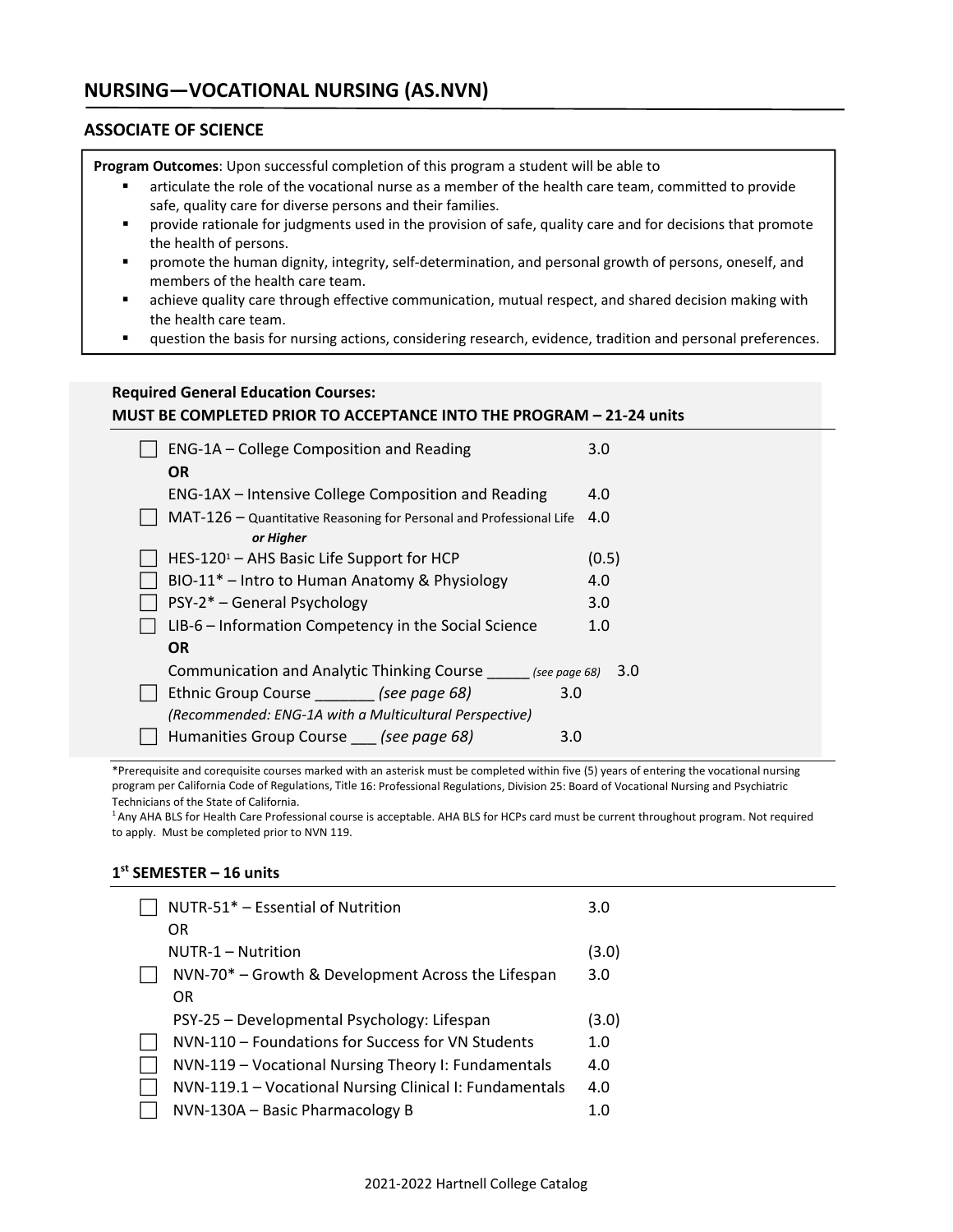## **CON'T OF NURSING—VOCATIONAL NURSING**

| $2nd$ SEMESTER - 14 units                                                                                                |                   |  |
|--------------------------------------------------------------------------------------------------------------------------|-------------------|--|
| NVN-121 – Vocational Nursing Theory II<br>NVN-121.1 - Vocational Nursing Clinical II                                     | 6.5<br>6.5        |  |
| NVN-130B - Basic Pharmacology B                                                                                          | 1.0               |  |
| 3rd SEMESTER - 14 units                                                                                                  |                   |  |
| NVN-123 – Vocational Nursing Theory II<br>NVN-123.1 - Vocational Nursing Clinical III<br>NVN-130C - Basic Pharmacology C | 6.5<br>6.5<br>1.0 |  |

\*Prerequisite and corequisite courses marked with an asterisk must be completed within five (5) years of entering the vocational nursing program per California Code of Regulations, Title 16: Professional Regulations, Division 25: Board of Vocational Nursing and Psychiatric Technicians of the State of California.

<sup>1</sup> Any AHA BLS for Health Care Professional course is acceptable. AHA BLS for HCPs card must be current throughout program. Not required to apply. Must be completed prior to NVN 119.

#### **Nursing and Allied Health Electives: (recommended, not required)**

 NVN‐150.1 – Supervised Vocational Nursing Skills Practice 0.3  $\Box$  NRN-60.1 – Simulation for Nursing and Allied Health I  $\Box$  0.5 □ NRN-60.2 – Simulation for Nursing and Allied Health II 0.5 □ NRN-60.3 – Simulation for Nursing and Allied Health III 0.5  $\Box$  NRN-60.4 – Simulation for Nursing and Allied Health IV  $\Box$  0.5

 **SUBTOTAL: 63‐65.5 UNITS**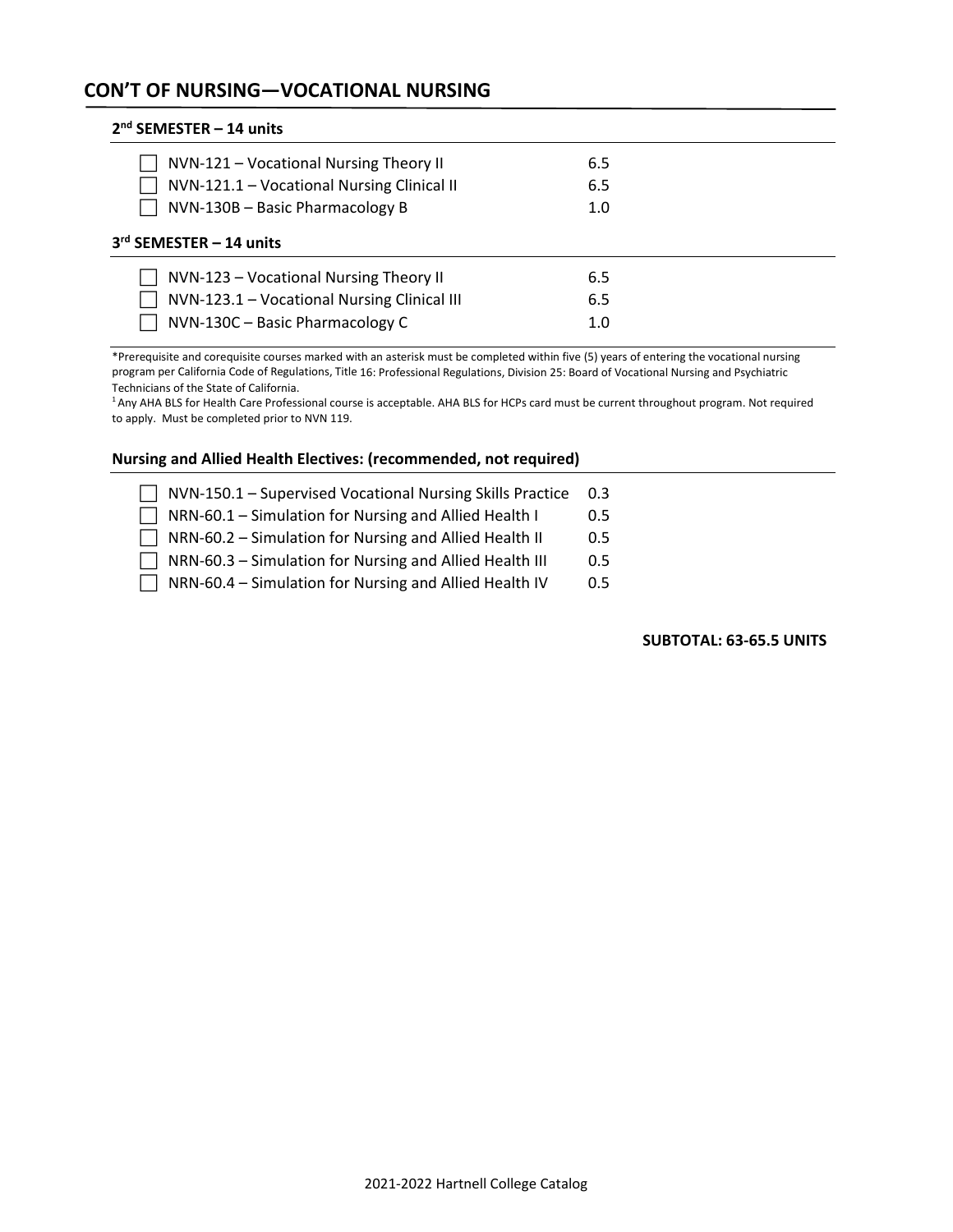### **CERTIFICATE OF ACHIEVEMENT**

**Program Outcomes**: Upon successful completion of this program a student will be able to:

- articulate the role of the vocational nurse as a member of the health care team, committed to provide safe, quality care for diverse persons and their families.
- **•** provide rationale for judgments used in the provision of safe, quality care and for decisions that promote the health of persons.
- promote the human dignity, integrity, self-determination, and personal growth of persons, oneself, and members of the health care team.
- achieve quality care through effective communication, mutual respect, and shared decision making with the health care team.
- question the basis for nursing actions, considering research, evidence, tradition and personal preferences.

### **Required General Education Courses: MUST BE COMPLETED PRIOR TO ACCEPTANCE INTO THE PROGRAM – 13‐21 units**

| ENG-1A – College Composition and Reading<br>OR            | 3.0   |
|-----------------------------------------------------------|-------|
| ENG-1AX - Intensive College Composition and Reading       | (4.0) |
| MAT-121 - Elementary Algebra                              | 5.0   |
| <b>OR</b>                                                 |       |
| MAT-106 – Integrated Mathematics                          | (3.0) |
| HES-120 $1 -$ AHS Basic Life Support for HCP              | (0.5) |
| BIO-11 <sup>*</sup> – Intro to Human Anatomy & Physiology | 4.0   |
| <b>OR</b>                                                 |       |
| BIO-5* - Human Anatomy                                    | (4.0) |
| AND                                                       |       |
| BIO-6* - Introductory Physiology                          | (3.0) |
| <b>AND</b>                                                |       |
| BIO-6L* - Physiology Lab                                  | (2.0) |
| PSY-2* - General Psychology                               | 3.0   |

#### **1st SEMESTER – 16 units**

| NUTR-51* - Essential of Nutrition                                                    | 3.0          |
|--------------------------------------------------------------------------------------|--------------|
| <b>OR</b><br>NUTR-1 - Nutrition<br>NRN/NVN-70* - Growth & Devel. Across the Lifespan | (3.0)<br>3.0 |
| <b>OR</b>                                                                            |              |
| PSY-25 - Developmental Psychology: Lifespan                                          | (3.0)        |
| NVN-110 - Foundations for Success for VN Students                                    | 1.0          |
| NVN-119 - Vocational Nursing Theory I: Fundamentals                                  | 4.0          |
| NVN-119.1 - Vocational Nursing Clinical I: Fundamentals                              | 4.0          |
| NVN-130A - Basic Pharmacology B                                                      | 1.0          |